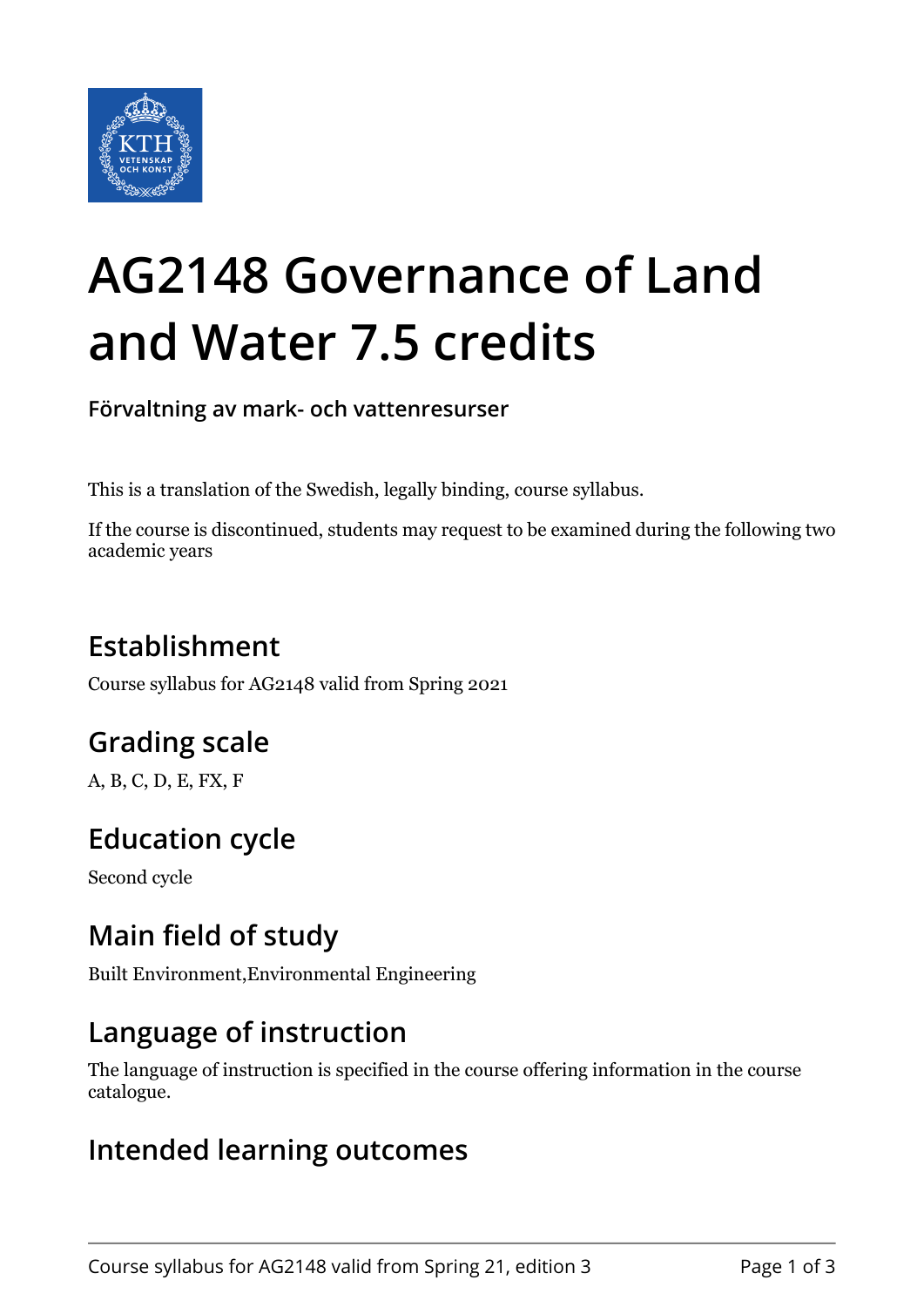The course intends to deepen the students' knowledge and understanding in administration and control of soil and water resources in a global context that brings up cross cutting questions in control e.g. water as social power, human rights, gender, public/private debate and corruption. On completion of the course, students are expected to: - Understand key concept and the frames for governance of land and water, such as water governance, property rights of land use and accessibility, customary law, resource ownership, the EU: Water Directive (WFD), Integrated Water Resources Management (IWRM), land reform, acquisition and compensation; water utilities management models. Be aware about that soil and water are not merely physical resources that can be exploited for human benefit using appropriate technologies, but there is need to conceptualize them as 'social' resources that need to be 'governed' & 'managed' sustainably in a fast changing world; - Identify main issues/factors, roles, and actors underlying the processes of land and water governance and understand the various operational challenges in different societal settings; - Understand the complexity of land and water governance processes through analysing its connection with political, socio-economic, environmental and ecological aspects and also recognising cross cutting issues such as poverty, gender, social inequality, culture and climate change; - Learn from concrete case studies & reflect upon sustainable approaches for land & water governance processes and goals. - Examine the land and water linkages and demonstrate through practical examples and project work opportunities and challenges in integrated land and water planning approach for creative and efficient uses of resources in relation to socio-economic and environmental aspects;

#### **Course contents**

The course applies an integrated approach of theoretical and practical knowledge and examples from different contexts. The course will focus on a wide range of land and water governance issues and provide students with theoretical perspectives and practice oriented experiences and aspects. The course does not focus on technical questions in itself, but technical aspects may be included in a socio-technical analysis through case studies. Land use governance is an important field of politics that can promote economic, environmental and social aims. Planning and regulation of land use are the most important factors for land use connected to housing, transport, energy, water, agriculture, tourism and economic development - all these sectors set requirements on land and influence how it is used. This constitutes a complex challenge between sectors, but also at different levels of governance since many sectoral questions are divided into national, regional and local public authorities. An efficient governance of land use requires new planning methods that promote an efficient and innovative land use. Land use and water resources are intrinsically united with one another. Land use for agriculture and food production are very dependent on the access to water. At the same time, land use and land development have large impacts on both the quality and quantity of the water resources. Types of land use that influence water resources include agriculture, forestry, urbanisation, recreation and industrialisation. Climate change and access to food and water are among the most important challenges we face today. Systems for the protection of water sources should however be efficient by integrated planning of land use and catchment areas. Therefore, planning and regulation of land use should take into consideration natural water cycles, the functions of water, water quality and -quantity at different scales and planning mechanisms that promote the integration of land use and water management.

## **Specific prerequisites**